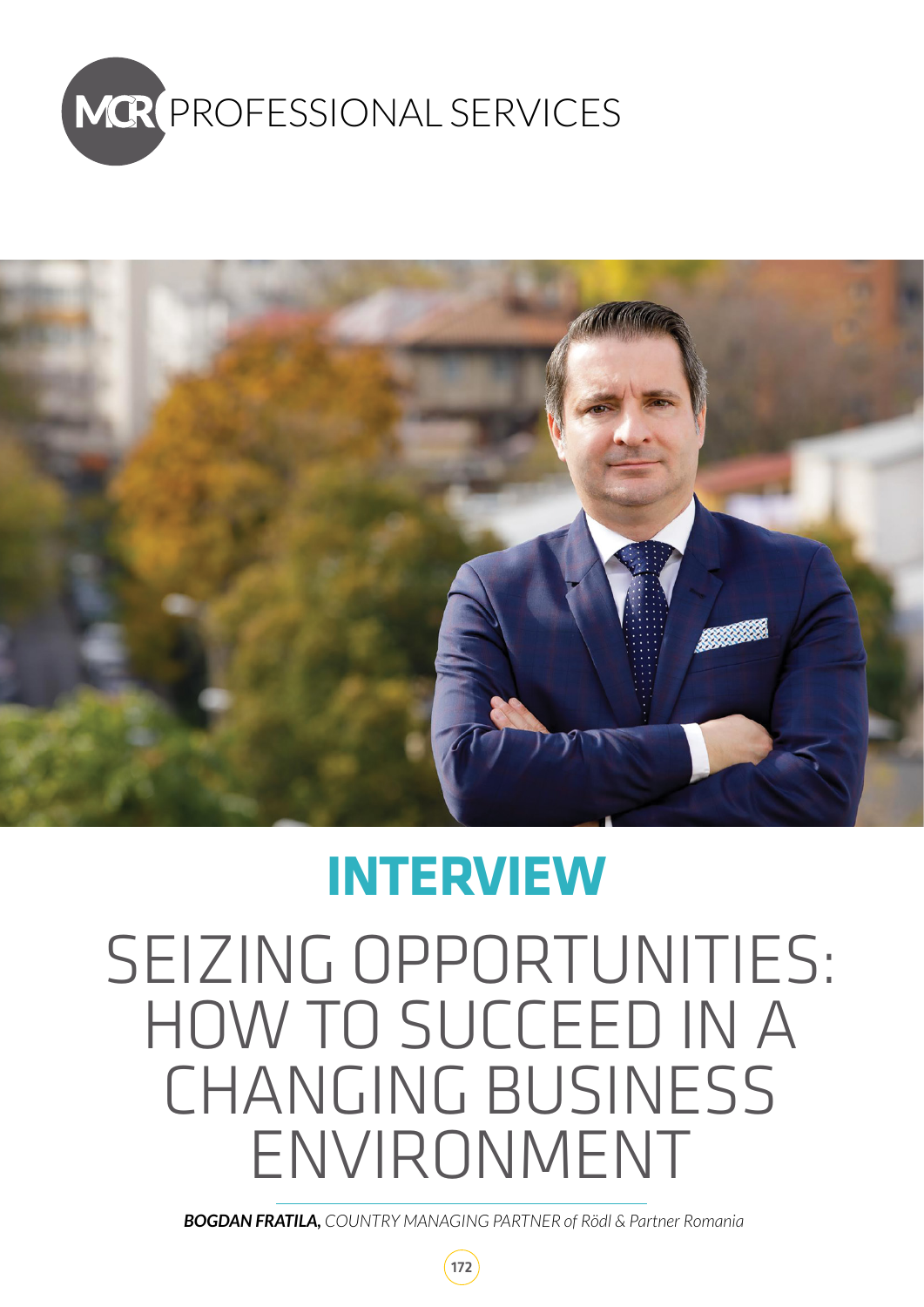## *Our key to success is the uniqueness of our own profile, a multidisciplinary international firm who particularly identifies with the concerns and requirements of German family-owned companies.*

### **1. Rödl & Partner started in Romania as a**<br>**1. Companies that opened operations in**<br>**1. Companies that opened operations in**<br>the country What is your nosition now and what **consultancy partner for German companies that opened operations in the country. What is your position now and what do you think contributed most to its success in Romania?**

Rödl & Partner remained true to its goal and continued to strengthen its position as the agile caring partner for Mittelstand shaped world market leaders, with the essential contribution and top performances of our interdisciplinary teams, who are closely working together and pulling in the same direction.

Our key to success is the uniqueness of our own profile, a multidisciplinary international firm who particularly identifies with the concerns and requirements of German family-owned companies with worldwide operations. So what mainly contributed to the success in Romania is a proper client profiling, a well-defined target market and a clear focus on the business niche, combined with the Rödl & Partner's commitment to highly quality services. In the Romanian market, where over 10% of foreign companies are German companies and taking into consideration the development potential between the two countries, we strategically positioned our offices in major business areas (Bucharest, Cluj, Sibiu, Timisoara), in order to facilitate the prompt access to our services and keep close to our German clients.

We also understood the importance of being acknowledged as a reliable partner for all our professional services, such as legal, tax, audit, accounting and payroll, as well as for being excellently positioned with each individual service line. Based on this and using our multidisciplinary skills, we guarantee to our clients added value from the combination of the services we provide. This removes the need for our clients to coordinate a number of<br>service providers and manage different providers

communication interfaces within their firm.<br> **Taking into consideration the ever-2. Taking into consideration the ever-**<br>changing legislation in Romania, how<br>difficult is it for a foreign company to **changing legislation in Romania, how difficult is it for a foreign company to** 

### **adapt to local business practices? What is your role in making this process as smooth as possible?**

Indeed, the pace of changes in the Romanian legislation confronts foreign companies with a multitude of business challenges in the process of adapting to the local practices. Any new changes of laws and regulations which are occurring with increasing frequency translate into more complex requirements for the consultancy field and the need for a higher level of specialisation than ever requested before.

That's why we do not only offer advisory services. We do provide clients with solutions and support during the implementation process. In such an unpredictable market, special knowledge of the country and a coherent vision is required in order to capitalize on the fiscal measures. In particular, a competent partner on the ground is the only way companies can meet the local requirements.

Our role is to allow the entrepreneurs to fully concentrate on their core business and to maximise profits through increasing efficiency and a leaner process, while trusting us to comprehensively manage these challenges and act across borders as a real "caring partner". Our purpose is to deliver value for our clients and make their processes easier through a balanced combination between professional know-how and skillsets, sustained by an in-depth understanding of the German regulatory background and local expertise.<br>**In light of the signs of a slowing economy** 

**3.In light of the signs of a slowing economy and the real possibility of an incoming economic crisis, what are, in your opinion, the perspectives for local and regional businesses? How is your company positioned in this respect?**

Given that economic growth is slowing and the Romanian budget had gone from bad to even worse, we can suspect that the country is heading towards a very difficult period. The future of the Romanian economy, since the government policies have created economic vulnerabilities, weaken the local and regional businesses' perspectives over the medium and long term.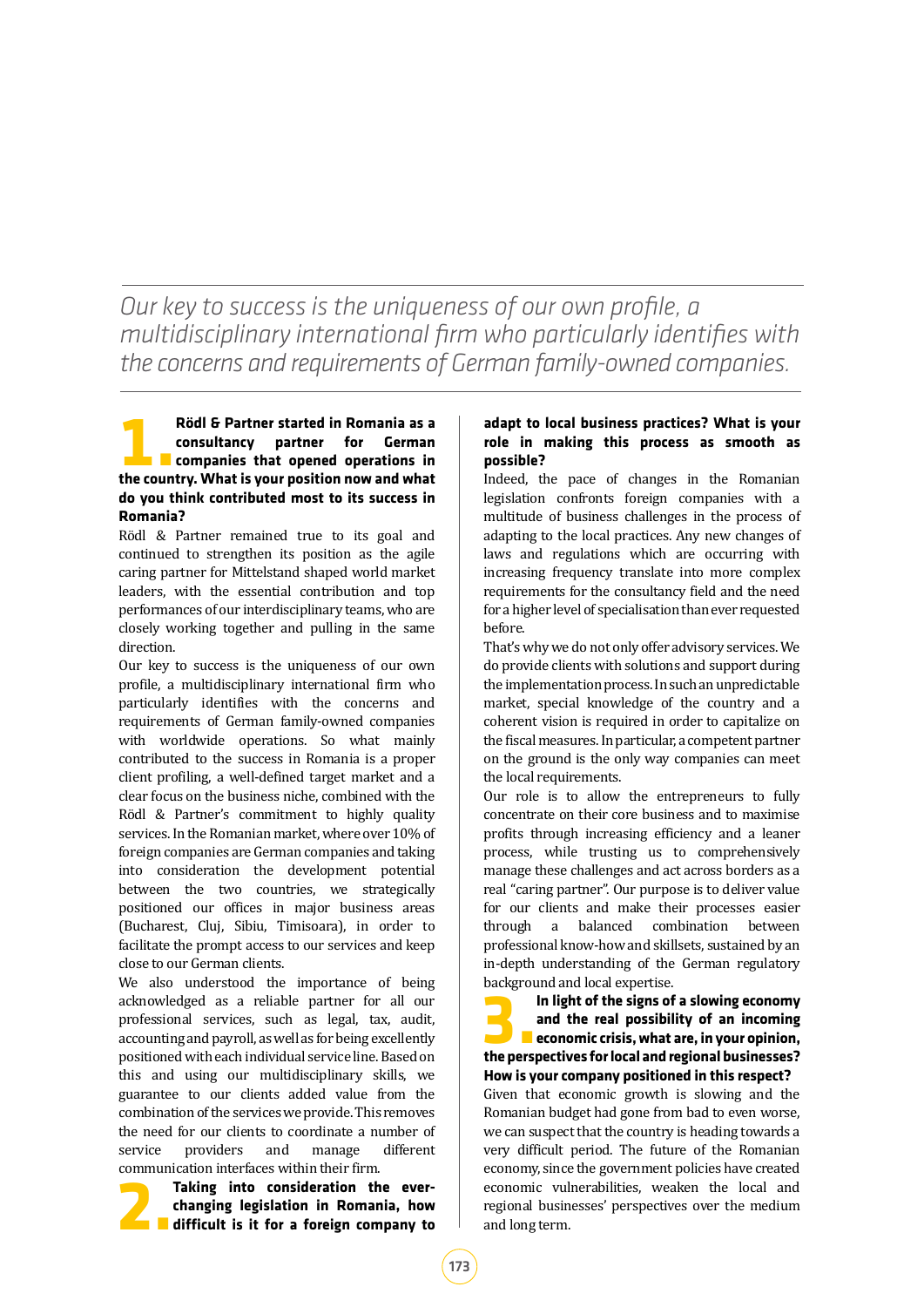## **MCR PROFESSIONAL SERVICES**

Moreover, Romania is entering an election period, with upcoming presidential elections in November 2019 and local and parliamentary elections in 2020. So, our concern is that the deficit will increase slightly while the pressures on country's budget will continue to persist.

According to the statistics from the Trade Registry, over 62,000 companies were closed down in Romania during the first quarter of 2019, by 75 % more than in January-May 2018. This should definitely be a warning for the economic future of the country, especially because we speak about companies activating in areas with extensive development potential, such as trade and manufacturing.

In this view, micro-enterprises and small local and regional firms without financial strength may be unable to face such challenge and many might choose to give up on their business, if we refer to the pattern seen ten years ago during the economic crisis.

Nevertheless, Rödl & Partner is constantly and carefully monitoring market trends, anticipating forecasts and dedicating expert efforts to prevent impact and mitigate risks for our clients' businesses. Our firm has a focus on risk management and is well

#### positioned to support clients and their current needs.<br>**What are your goals for 2020 and what 4. What are your goals for 2020 and what<br>will be the main challenges for the next<br>a 3 to 5 years? Do you have any specific<br>plans to address these challenges? will be the main challenges for the next 3 to 5 years? Do you have any specific plans to address these challenges?**

In 2020, our plan is to achieve new business goals, to consolidate the company's evolution and welcome change. Our main goals include strengthening the business relationship with our clients, exploring new frontiers, broaden our opportunities by developing new service lines and, last but not least, growing our team, encourage and empower every member to become valuable contributors to the overarching business goal.

One of the main challenges will be to adapt to the technological change and embrace digitalization transformation to maximize the efficiency of both types of resources, human and tech. As the strategic role of technology in any organization increased from

simple assistance to driving effectiveness, a comprehensive understanding of the technology trend it's a must for companies. So, our plan is first to develop the technical skills and tech expertise among our staff, in order to be able to properly advise their teams and sharing know-how throughout the entire organization.

Another challenge is still and will continue to be attracting and retaining top talent. Our main focus is directed to our colleagues, so we try to maintain a strong company culture and make our organization model attractive by constantly measuring and improving our "people metrics".<br> **What are the most innovative services** 

**5.4.5.What are the most innovative services<br>that you are offering and what are your<br>plans for the following years (in terms of<br>innovation)? Can you name one which you think that you are offering and what are your plans for the following years (in terms of innovation)? Can you name one which you think will disrupt your field of operation?**

In addition to our core services for which we have proven ourselves outstandingly and received full recognition over the years, we must continue to expand and constantly develop other strengths, especially for our top clients. Risk and compliance management is an area where innovative services and technology solutions extend beyond classic consulting and can secure the long-term success of our clients' businesses, when the internal control has failed. Interdisciplinary skillset can be a decisive advantage, so together with all our international cross-border service lines, we plan to advise our clients on how they can build a global structure in accordance with the law, to discover and overcome their weaknesses.

Innovation in being ahead of market trends, in a world increasingly shaped by IT. For this reason we invested so much effort in this whole area of digitalization. Therefore, our plan is to keep up with the evolution and implement safeguarding digital solutions for the benefit of increasing the efficiency for our clients and also for our work.

I certainly don't think that broadening our services portfolio will disrupt our field of operation. Instead, I really believe that investing in digitalization today

*The guidelines with which we move forward in 2020 will maintain the importance of technology and innovation in the consolidation process of every business.*

174